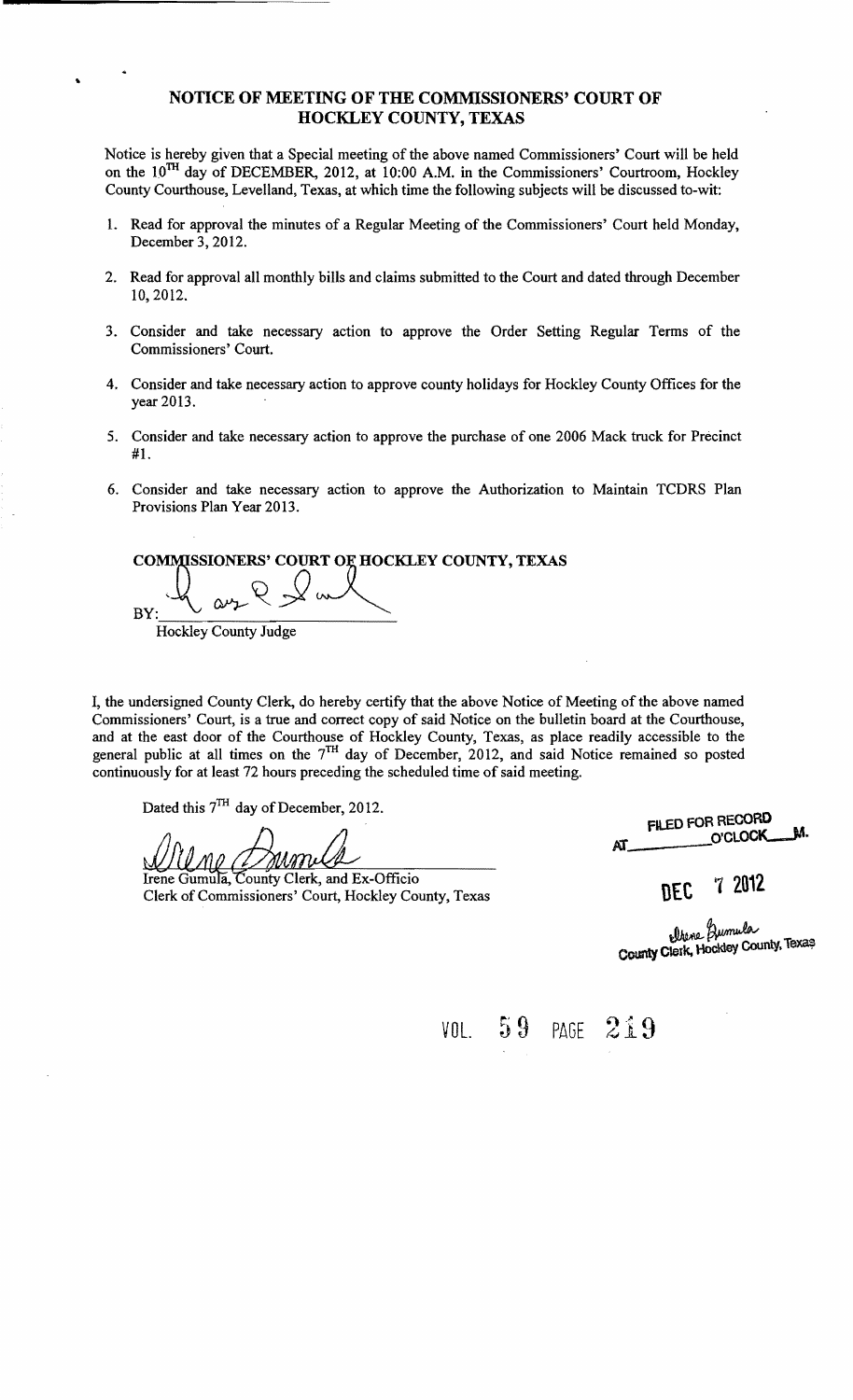### THE STATE OF TEXAS IN THE COMMISSIONER'S COURT COUNTY OF HOCKLEY OF HOCKLEY COUNTY, TEXAS

### SPECIAL MEETING December 10,2012

Be it remembered that on this the  $10^{th}$  day of December A.D. 2012, there came on to be held a Special meeting of the Commissioners' Court, and the Court having convened in Special session at the usual meeting place thereof at the Courthouse in Levelland, Texas, with the following members present to-wit:

| <b>Larry Sprowls</b>            | <b>County Judge</b>                |
|---------------------------------|------------------------------------|
| <b>Curtis D. Thrash(ABSENT)</b> | <b>Commissioner Precinct No. 1</b> |
| <b>Larry Carter</b>             | <b>Commissioner Precinct No. 2</b> |
| J. L. "Whitey" Barnett          | <b>Commissioner Precinct No. 3</b> |
| Thomas R "Tommy" Clevenger      | <b>Commissioner Precinct No. 4</b> |

Irene Gumula, County Clerk, and Ex-Officio Clerk of Commissioners' Court when the following proceedings were had, to-wit:

Motion by Commissioner Barnett, seconded by Commissioner Clevenger, 3 Votes Yes, 0 Votes No, that the Minutes of a Regular meeting of the Commissioners' Court, held on the  $3<sup>rd</sup>$  day of December A.D. 2012, be approved and stand as read.

Motion by Commissioner Carter, seconded by Commissioner Clevenger, 3 Votes Yes, 0 Votes No, that all monthly claims and bills, submitted to the Court, and dated through December 10, A.D. 2012, be approved and paid as read.

Motion by Commissioner Carter, seconded by Commissioner Clevenger, 3 Votes Yes, 0 Votes No, that Commissioners' Court approve the Order setting Regular Terms of the Commissioners' Court, as per Order recorded below.

### VOL. 59 PAGE 220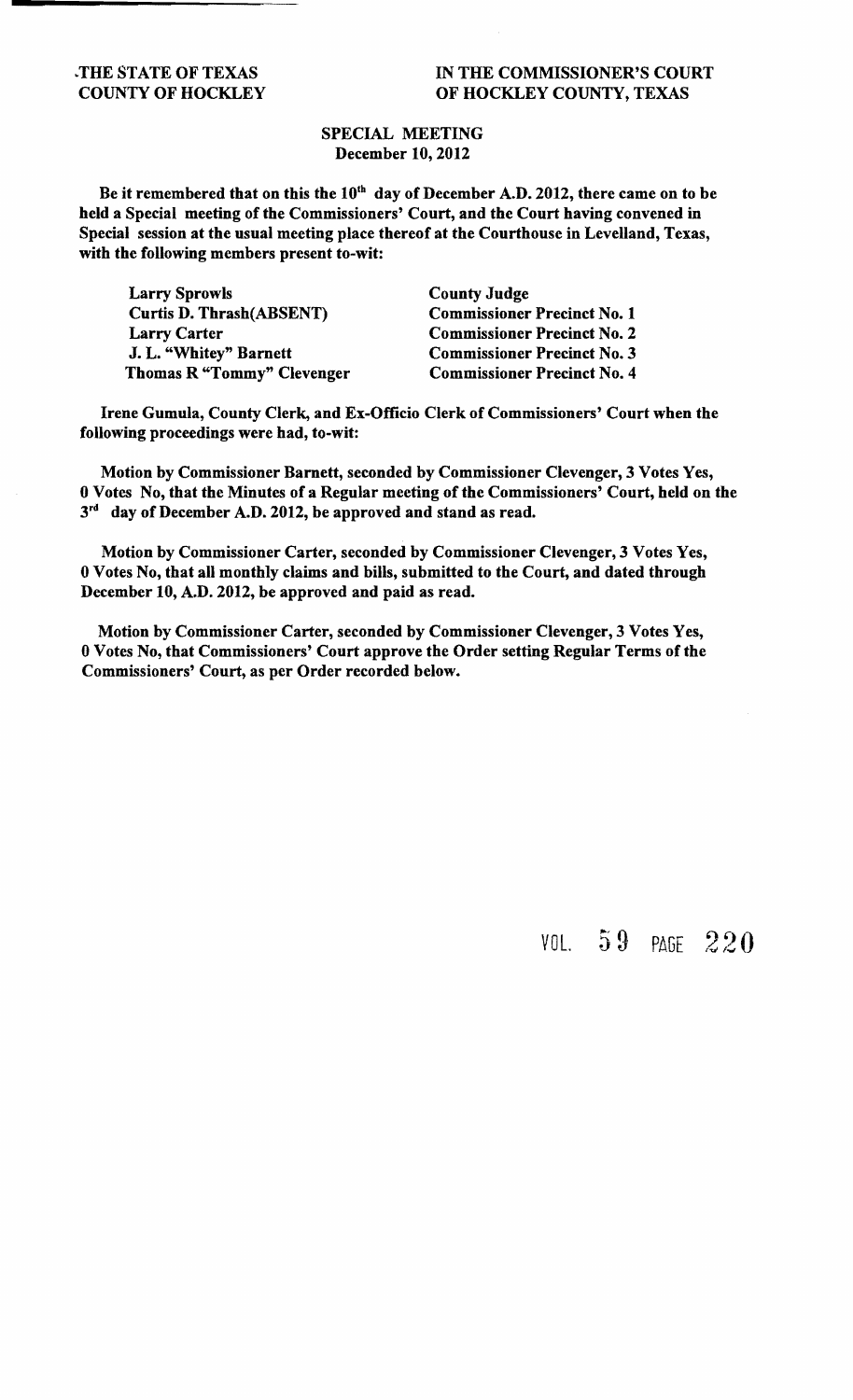§

STATE OF TEXAS § IN THE COMMISSIONERS' COURT COUNTY OF HOCKLEY § OF HOCKLEY COUNTY, TEXAS

### ORDER SETTING REGULAR TERMS OF COMMISSIONERS' COURT

IT IS HEREBY ORDERED by the Commissioners Court of Hockley County that the Regular Term of the Commissioners' Court shall convene on the first Monday of each month effective January 1, 2013.

Signed this  $10^{TH}$ 

day of December, 2012.  $\int$   $\int$   $\int$   $\int$ 

Larry D. Sprowls, County Judge

Given under my hand and seal of said Court, this the  $10^{TH}$  day of December, 2012.

Irene Gumula, County Clerk, And Ex-Officio Clerk of Commissioners Court, Hockley County, Texas

VOL. 5 9 PAGE 221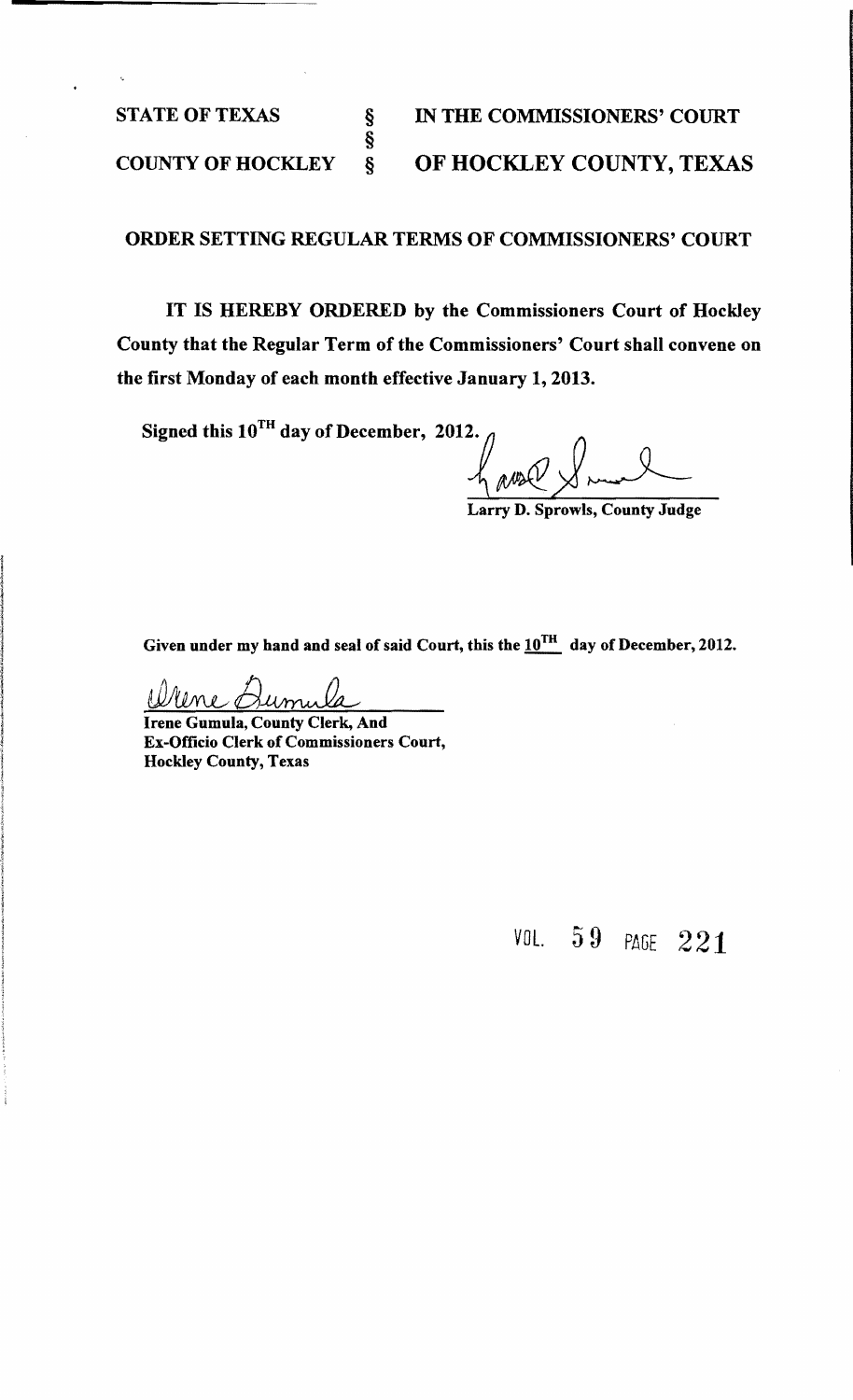Motion by Commissioner Barnett, seconded by Commissioner Carter, 3 Votes Yes, o Votes No, that Commissioners' Court approve the County Holidays for Hockley County Offices for the year 2013, as per Holidays recorded below.

 $\mathcal{A}$ 

 $\hat{\mathbf{r}}$ 

 $\label{eq:1} \frac{1}{2} \int_{0}^{2\pi} \frac{1}{2} \left( \frac{1}{2} \int_{0}^{2\pi} \frac{1}{2} \left( \frac{1}{2} \int_{0}^{2\pi} \frac{1}{2} \left( \frac{1}{2} \int_{0}^{2\pi} \frac{1}{2} \right) \frac{1}{2} \right) \frac{1}{2} \, d\mu \right) \, d\mu$ 

### VOL. 59 PAGE 222

 $\mathcal{A}^{\mathcal{A}}$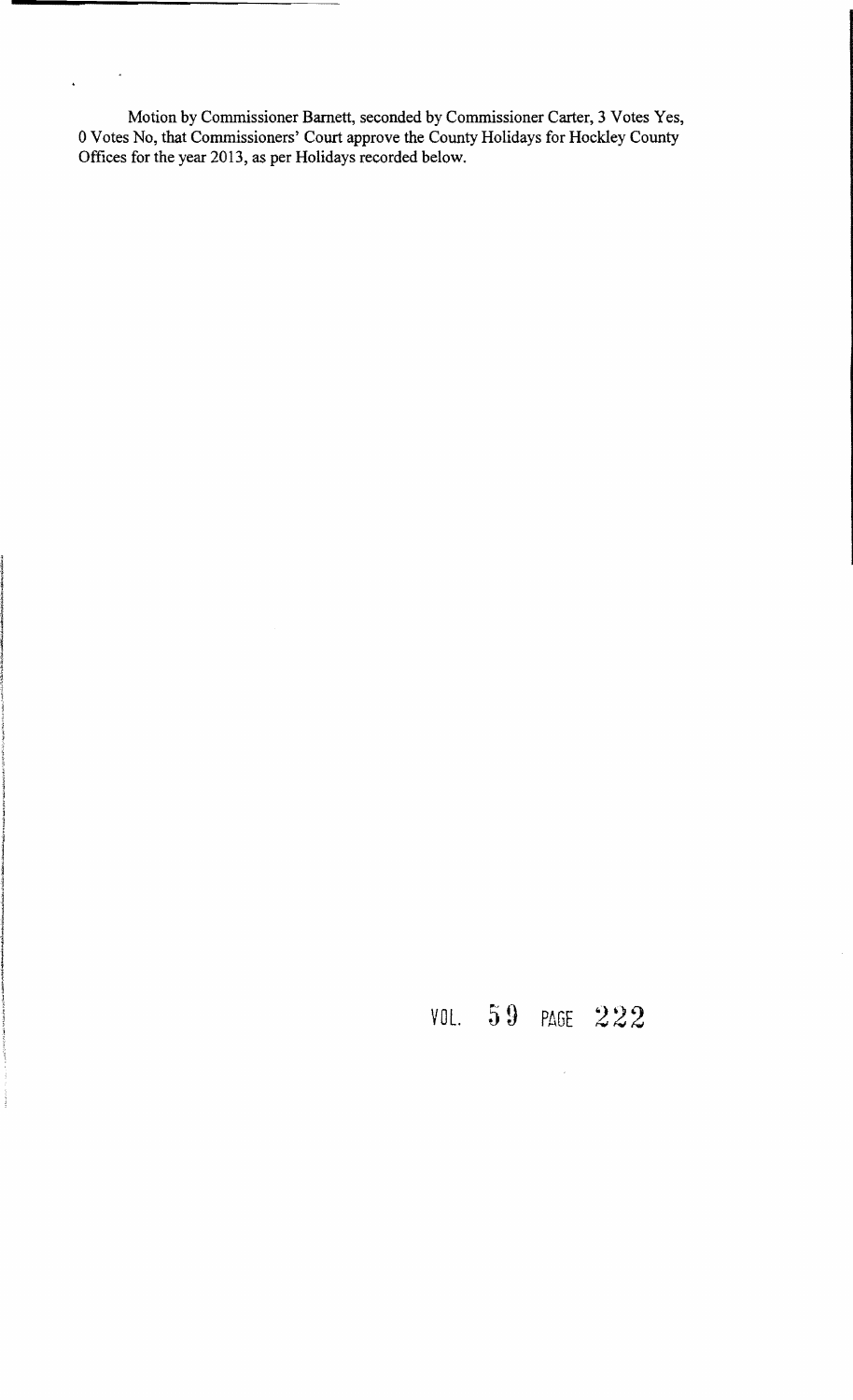### 2013 COUNTY HOLIDAYS

 $\frac{1}{2} \left( \frac{1}{2} \right) \frac{1}{2} \left( \frac{1}{2} \right)$ 

| <b>January 1, 2013</b>   | (Tuesday)                | New Year's Day          |
|--------------------------|--------------------------|-------------------------|
| <b>February 18, 2013</b> | (Monday)                 | <b>President's Day</b>  |
| <b>March 29, 2013</b>    | (Friday)                 | <b>Good Friday</b>      |
| May 27, 2013             | (Monday)                 | <b>Memorial Day</b>     |
| <b>July 4, 2013</b>      | (Thursday)               | <b>Independence Day</b> |
| September 2, 2013        | (Monday)                 | <b>Labor Day</b>        |
| <b>November 5, 2013</b>  | (Tuesday)                | <b>Election Day</b>     |
| <b>November 11, 2013</b> | (Monday)                 | <b>Veterans Day</b>     |
| November 28 & 29, 2013   | (Thursday & Friday)      | <b>Thanksgiving</b>     |
| December 24, 25, 2013    | (Tuesday $\&$ Wednesday) | <b>Christmas</b>        |

<code>VOL. 59</code> PAGE  $223$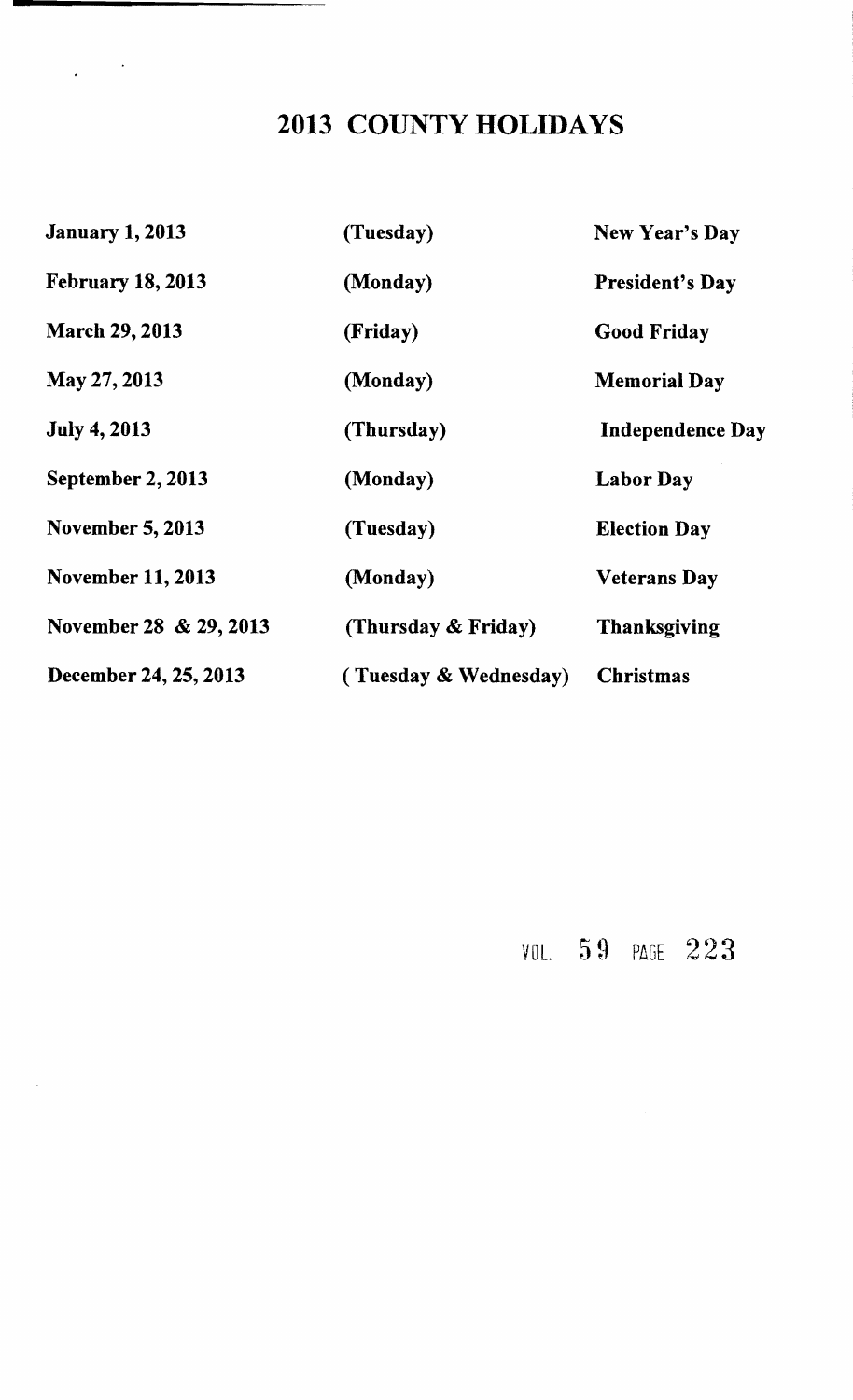Motion by Commissioner Carter, seconded by Commissioner Barnett, 3 Votes Yes, 0 Votes No, that Commissioners' Court approve the purchase of one 2006 Mack truck to be used in Commissioner Precinct #1, from Bruckner's, Lubbock, Texas, in the amount of Forty Thousand, Forty Seven Dollars and Nineteen cents (\$40,047.19), as per Agreement recorded below.

 $\cdot$ 

 $\overline{a}$ 

# VOL. 59 PAGE 224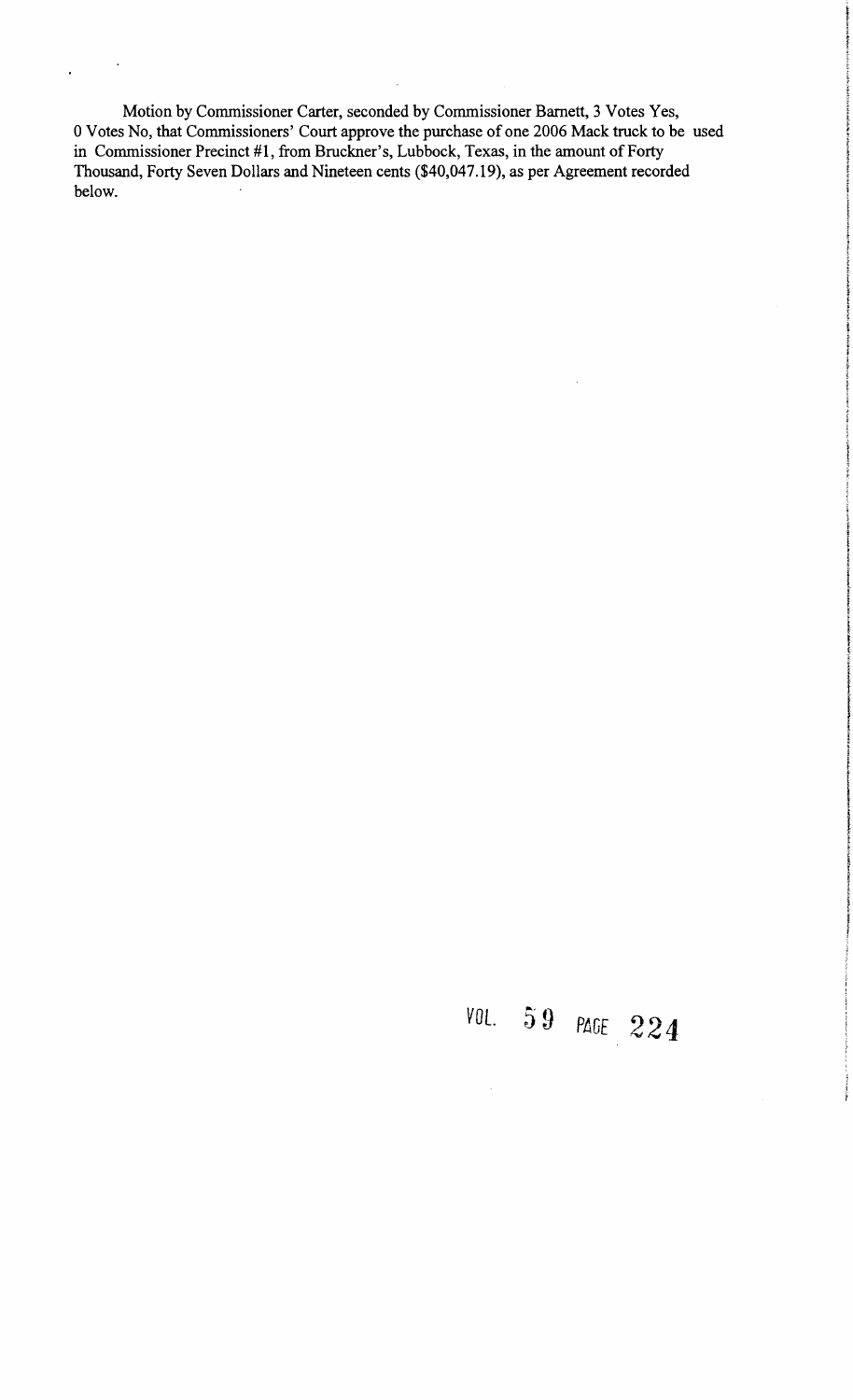

1125 E. Slaton Highway Lubbock, Texas 79404 (806) 745-9494 or (800) 999-6225 www.brucknertruck.com

|          |                                            |                                                                                                                                                                                                                                                                                                                                                                                                                       |       | Invoice Number: 1413L         |
|----------|--------------------------------------------|-----------------------------------------------------------------------------------------------------------------------------------------------------------------------------------------------------------------------------------------------------------------------------------------------------------------------------------------------------------------------------------------------------------------------|-------|-------------------------------|
|          | RETAIL PURCHASE AGREEMENT                  |                                                                                                                                                                                                                                                                                                                                                                                                                       |       | Deal Number: 3560             |
|          | Purchaser's Name(s): HOCKLEY COUNTY PCT #1 |                                                                                                                                                                                                                                                                                                                                                                                                                       | Date: | 12/04/2012                    |
| Address: |                                            | 802 HOUSTON STREET, LEVELLAND, TX 79336                                                                                                                                                                                                                                                                                                                                                                               |       | County: _____________________ |
|          | Home Telephone: 806/894-4092               | Work Telephone: North Market Street Street Street Street Street Street Street Street Street Street Street Street Street Street Street Street Street Street Street Street Street Street Street Street Street Street Street Stre                                                                                                                                                                                        | DOB:  |                               |
|          |                                            | State $1. D. H$                                                                                                                                                                                                                                                                                                                                                                                                       |       | Issuing State: Exp. Date:     |
|          |                                            | The above information has been requested so that we may verify your identity in accordance with the USA Patriot Act. By signing below, you represent<br>that you are at least 18 years of age and have authority to enter into this Agreement. The Odometer Reading for the Vehicle you are purchasing is<br>accurate unless indicated otherwise. Please refer to the Odometer Mileage Statement for full disclosure. |       |                               |

| 1413L<br>2006<br><b>MACK</b><br><b>CXN613</b><br>SERIAL NO.<br><b>OOOMETER READING</b><br>SALESPERSON:<br>1M1AK06Y76N011519<br>369825<br><b>COBE GILLIAM</b><br>Not Accurate<br>WARRANTY STATEMENT<br>CASH PRICE OF VEHICLE<br>We are selling this Vehicle to you AS-IS and we expressly disclaim all warranties, express<br>OPTIONAL ACCESSORIES:<br>□ See attached Addendum Sticker<br>and implied, including any implied warranties of merchantability and fitness for a particular<br>purpose, unless the box beside "USED VEHICLE LIMITED WARRANTY APPLIES" is<br>marked below or we enter into a service contract with you at the time of, or within 90<br>days of, the date of this transaction. All warranties, if any, by a manufacturer or supplier<br>other than our Dealership are theirs, not ours, and only such manufacturer or supplier shall<br>be liable for performance under such warranties. We neither assume nor authorize any<br>other person to assume for us any liability in connection with the sale of the Vehicle and<br>sale of related goods and services. CONTRACTUAL DISCLOSURE STATEMENT (USED<br>VEHICLES ONLY) The information you see on the window form for this Vehicle is part of<br>this contract, information on the window form overrides any contrary provisions in the<br>TOTAL SELLING PRICE | $\Box$ NEW $\Box$ USED<br>39,975.00<br>N/A |
|---------------------------------------------------------------------------------------------------------------------------------------------------------------------------------------------------------------------------------------------------------------------------------------------------------------------------------------------------------------------------------------------------------------------------------------------------------------------------------------------------------------------------------------------------------------------------------------------------------------------------------------------------------------------------------------------------------------------------------------------------------------------------------------------------------------------------------------------------------------------------------------------------------------------------------------------------------------------------------------------------------------------------------------------------------------------------------------------------------------------------------------------------------------------------------------------------------------------------------------------------------------------------------------------------------------------------------------------|--------------------------------------------|
|                                                                                                                                                                                                                                                                                                                                                                                                                                                                                                                                                                                                                                                                                                                                                                                                                                                                                                                                                                                                                                                                                                                                                                                                                                                                                                                                             |                                            |
|                                                                                                                                                                                                                                                                                                                                                                                                                                                                                                                                                                                                                                                                                                                                                                                                                                                                                                                                                                                                                                                                                                                                                                                                                                                                                                                                             |                                            |
|                                                                                                                                                                                                                                                                                                                                                                                                                                                                                                                                                                                                                                                                                                                                                                                                                                                                                                                                                                                                                                                                                                                                                                                                                                                                                                                                             |                                            |
|                                                                                                                                                                                                                                                                                                                                                                                                                                                                                                                                                                                                                                                                                                                                                                                                                                                                                                                                                                                                                                                                                                                                                                                                                                                                                                                                             |                                            |
|                                                                                                                                                                                                                                                                                                                                                                                                                                                                                                                                                                                                                                                                                                                                                                                                                                                                                                                                                                                                                                                                                                                                                                                                                                                                                                                                             |                                            |
|                                                                                                                                                                                                                                                                                                                                                                                                                                                                                                                                                                                                                                                                                                                                                                                                                                                                                                                                                                                                                                                                                                                                                                                                                                                                                                                                             |                                            |
| contract of sale. Traducción española: Vea el dorso.                                                                                                                                                                                                                                                                                                                                                                                                                                                                                                                                                                                                                                                                                                                                                                                                                                                                                                                                                                                                                                                                                                                                                                                                                                                                                        | 39,975.00                                  |
| LESS: TRADE-IN ALLOWANCE<br><b>C USED VEHICLE LIMITED WARRANTY APPLIES. We are providing the attached Used</b><br>Vehicle Limited Warranty in connection with this transaction. Any implied warranties apply<br>for the duration of the Limited Warranty.                                                                                                                                                                                                                                                                                                                                                                                                                                                                                                                                                                                                                                                                                                                                                                                                                                                                                                                                                                                                                                                                                   | N/A                                        |
| <b>SUBTOTAL</b><br>TRADE-IN 1 VEHICLE INFORMATION                                                                                                                                                                                                                                                                                                                                                                                                                                                                                                                                                                                                                                                                                                                                                                                                                                                                                                                                                                                                                                                                                                                                                                                                                                                                                           | 39,975.00                                  |
| Year:<br>Make:<br>Model:<br>Color:                                                                                                                                                                                                                                                                                                                                                                                                                                                                                                                                                                                                                                                                                                                                                                                                                                                                                                                                                                                                                                                                                                                                                                                                                                                                                                          | N/A                                        |
| <b>SALES TAX</b><br>Serial No:<br><b>Odomster Reading:</b>                                                                                                                                                                                                                                                                                                                                                                                                                                                                                                                                                                                                                                                                                                                                                                                                                                                                                                                                                                                                                                                                                                                                                                                                                                                                                  | N/A                                        |
| Not Accurate<br>DEALER'S INVENTORY TAX                                                                                                                                                                                                                                                                                                                                                                                                                                                                                                                                                                                                                                                                                                                                                                                                                                                                                                                                                                                                                                                                                                                                                                                                                                                                                                      | 72.19                                      |
| Balance Owed & Lienholder:<br>Trade-in Allowance:                                                                                                                                                                                                                                                                                                                                                                                                                                                                                                                                                                                                                                                                                                                                                                                                                                                                                                                                                                                                                                                                                                                                                                                                                                                                                           |                                            |
| TRADE IN 2 VEHICLE INFORMATION<br>DOCUMENTARY FEE *                                                                                                                                                                                                                                                                                                                                                                                                                                                                                                                                                                                                                                                                                                                                                                                                                                                                                                                                                                                                                                                                                                                                                                                                                                                                                         | N/A                                        |
| Model:<br>Year:<br>Color:<br>Make:                                                                                                                                                                                                                                                                                                                                                                                                                                                                                                                                                                                                                                                                                                                                                                                                                                                                                                                                                                                                                                                                                                                                                                                                                                                                                                          |                                            |
| <b>STATE INSPECTION FEE</b><br>Serial No:<br>Odometer Reading:                                                                                                                                                                                                                                                                                                                                                                                                                                                                                                                                                                                                                                                                                                                                                                                                                                                                                                                                                                                                                                                                                                                                                                                                                                                                              | N/A                                        |
| $\Box$ Not Accurate<br>DEPUTY SERVICE FEE<br>Trade-In Allowance:<br>Balance Owed & Lienholder:                                                                                                                                                                                                                                                                                                                                                                                                                                                                                                                                                                                                                                                                                                                                                                                                                                                                                                                                                                                                                                                                                                                                                                                                                                              | N/A                                        |
| <b>LICENSE FEE</b>                                                                                                                                                                                                                                                                                                                                                                                                                                                                                                                                                                                                                                                                                                                                                                                                                                                                                                                                                                                                                                                                                                                                                                                                                                                                                                                          | N/A                                        |
| <b>TITLE FEE</b><br>Dealer's Inventory Tax: The Dealer's Inventory Tax charge is intended to<br>reimburse the Dealer for ad valorem taxes on its motor vehicle<br>inventory. The charge, which is paid by the Dealer to the county tax<br>assessor-collector, is not a tax imposed on a consumer by the<br>government, and is not required to be charged by the Dealer to the                                                                                                                                                                                                                                                                                                                                                                                                                                                                                                                                                                                                                                                                                                                                                                                                                                                                                                                                                               | N/A                                        |
| consumer.<br><b>TOTAL DUE</b>                                                                                                                                                                                                                                                                                                                                                                                                                                                                                                                                                                                                                                                                                                                                                                                                                                                                                                                                                                                                                                                                                                                                                                                                                                                                                                               | 40,047.19                                  |
| *Documentary Fee: A documentary fee is not an official fee. A<br>D DEPOSIT/D PARTIAL PAYMENT<br>If Deposit, see Deposit Receipt<br>documentary fee is not required by law, but may be charged to buyers                                                                                                                                                                                                                                                                                                                                                                                                                                                                                                                                                                                                                                                                                                                                                                                                                                                                                                                                                                                                                                                                                                                                     | N/A                                        |
| for handling documents relating to the sale. A documentary fee may                                                                                                                                                                                                                                                                                                                                                                                                                                                                                                                                                                                                                                                                                                                                                                                                                                                                                                                                                                                                                                                                                                                                                                                                                                                                          | N/A                                        |
| not exceed a reasonable amount agreed to by the parties. This notice is                                                                                                                                                                                                                                                                                                                                                                                                                                                                                                                                                                                                                                                                                                                                                                                                                                                                                                                                                                                                                                                                                                                                                                                                                                                                     | N/A                                        |
| required by law.<br>UNPAID BALANCE DUE<br><b>EXAMPLE AND TO AN ABOVE AND RELEASED AT A RELEASED FOR THE STATE OF A RELEASED FOR THE STATE OF A R</b>                                                                                                                                                                                                                                                                                                                                                                                                                                                                                                                                                                                                                                                                                                                                                                                                                                                                                                                                                                                                                                                                                                                                                                                        | 40,047.19                                  |
| Name:<br>638476382                                                                                                                                                                                                                                                                                                                                                                                                                                                                                                                                                                                                                                                                                                                                                                                                                                                                                                                                                                                                                                                                                                                                                                                                                                                                                                                          |                                            |
| Account:<br>021000021<br>Routing #:<br>Address:                                                                                                                                                                                                                                                                                                                                                                                                                                                                                                                                                                                                                                                                                                                                                                                                                                                                                                                                                                                                                                                                                                                                                                                                                                                                                             |                                            |
| CHASUS33<br>Swift No:<br>Lien Date: 12/04/2012<br>Contacted:                                                                                                                                                                                                                                                                                                                                                                                                                                                                                                                                                                                                                                                                                                                                                                                                                                                                                                                                                                                                                                                                                                                                                                                                                                                                                |                                            |
| 1413L<br>Invoice #:<br>Mat. Date:<br>By:                                                                                                                                                                                                                                                                                                                                                                                                                                                                                                                                                                                                                                                                                                                                                                                                                                                                                                                                                                                                                                                                                                                                                                                                                                                                                                    |                                            |
| Wiring Instructions: Bruckner's Truck Sales, Inc.<br>JP Morgan Chase 2200 Ross Street 6th Floor Dallas, TX 75201 (214)965-3901<br>have read and accept the terms and conditions of this Agreement, including those that appear on the reverse side, and hereby acknowledge that this                                                                                                                                                                                                                                                                                                                                                                                                                                                                                                                                                                                                                                                                                                                                                                                                                                                                                                                                                                                                                                                        |                                            |

Agreement is complete and accurately reflects the agreements between the Dealership and myself. I further acknowledge receipt of a copy of this Agreement. This Agreement is not binding upon Dealer until signed by an Authorized Dealership Representative.

 $\frac{2}{2}$  $\epsilon_{\ell}$  $\boldsymbol{\Sigma}$ <u>MET is</u> Barnett ے  $\frac{\mathcal{S}}{\text{Puctlaser}}$ <br>Purchaser Printed in U.S.A. C 2005 ADP/Texas (9/06)<br>DealerCAP Printed in U.S.A. C 2005 ADP/Texas (9/06) Purdhaser  $7.77$ 

Accepted by Authorized Dealership Representative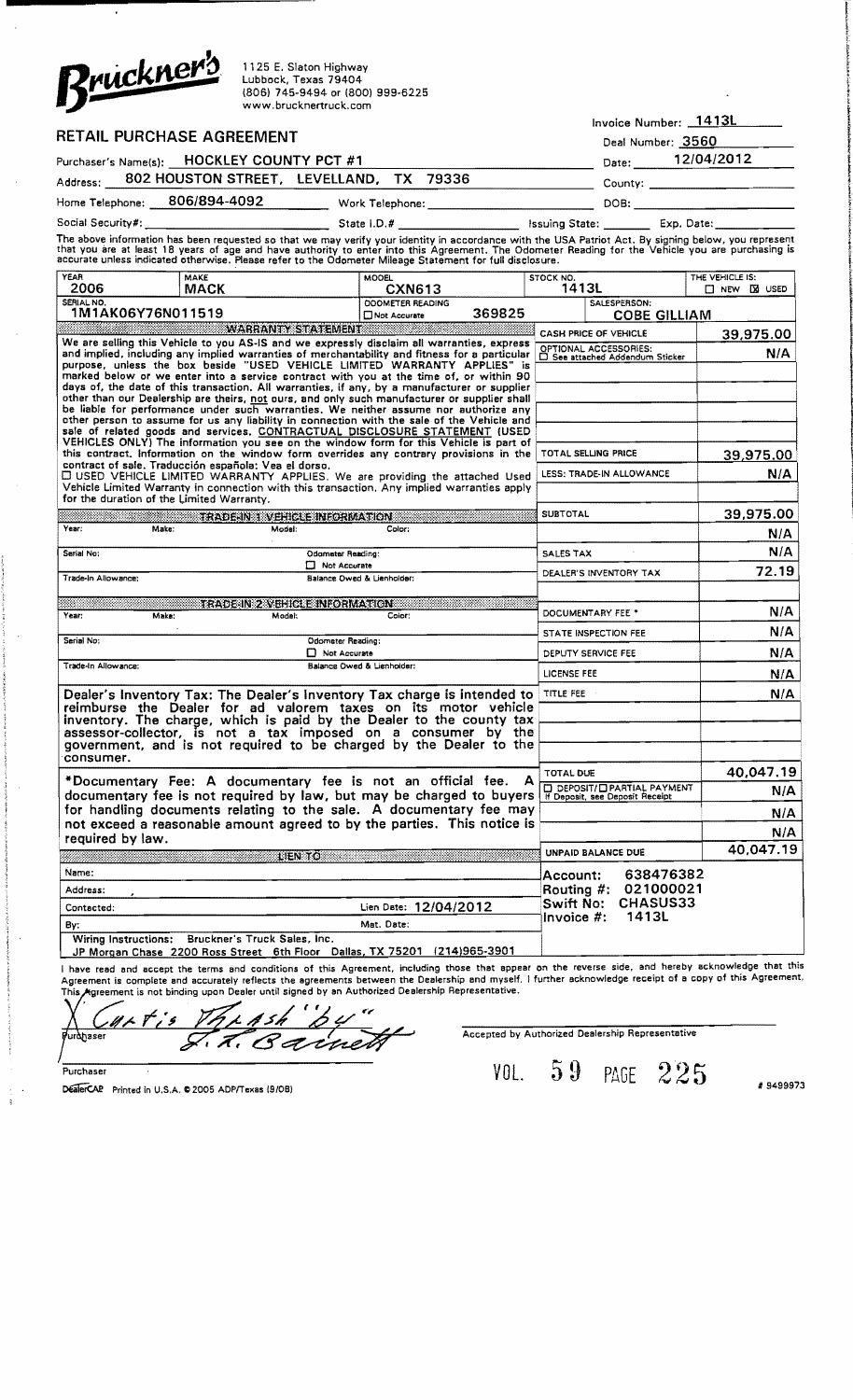| Rruckner's<br>1125 E. Slaton Highway<br>Lubbock, Texas 79404<br>(806) 745-9494 or (800) 999-6225<br>www.brucknertruck.com<br>AMARILLO - LUBBOCK - FT, WORTH - OKLAHOMA CITY | Deal #<br>Invoice $#$ | 3560<br>1413L       |
|-----------------------------------------------------------------------------------------------------------------------------------------------------------------------------|-----------------------|---------------------|
| WICHITA FALLS . OOESSA - FARMINGTON . HOBBS - TYE<br>DUE UPON RECEIPT TO BRUCKNER SALES, INC.                                                                               | DATE:                 | 12/04/2012          |
| P.O. BOX 12068, LUBBOCK, TEXAS 79452<br><b>HOCKLEY COUNTY PCT #1</b><br>Customer<br><b>802 HOUSTON STREET</b><br>Information:<br>LEVELLAND, TX 79336                        |                       | <b>COBE GILLIAM</b> |
| Vehicle Description:<br>Year:<br>Make:<br>Model:<br>$VIN$ #:<br>2006<br><b>MACK</b><br><b>CXN613</b><br>1M1AK06Y76N011519                                                   |                       |                     |
| <b>Base Sales Price</b>                                                                                                                                                     |                       | 39975.00            |
| <b>FET</b>                                                                                                                                                                  |                       | N/A                 |
| Sales Tax                                                                                                                                                                   |                       | N/A                 |
| Dealer Inventory Tax                                                                                                                                                        |                       | 72.19               |
| <b>Title Application</b>                                                                                                                                                    |                       | N/A                 |
| License Fees & Emissions Surcharge                                                                                                                                          |                       | N/A                 |
| Documentary Fee                                                                                                                                                             |                       | N/A                 |
| Additional Equipment / Cost                                                                                                                                                 |                       | N/A                 |
| Physical Damage Insurance                                                                                                                                                   |                       | N/A                 |
| Credit Life Insurance                                                                                                                                                       |                       | N/A                 |
| Less Trade-In<br>VIN $#$ :<br>Year:<br>Make:<br>Model:<br>STK#:                                                                                                             |                       |                     |
|                                                                                                                                                                             |                       | N/A                 |
|                                                                                                                                                                             |                       | N/A                 |
| LESS CASH DOWN                                                                                                                                                              |                       | N/A                 |
| wit is thush by f. L. Barnaggie:<br>Received By                                                                                                                             | TOTAL:                | 40047.19            |

DOCUMENTARY FEE: A DOCUMENTARY FEE IS NOT AN OFFICIAL FEE. A DOCUMENTARY FEE IS NOT REQUIRED BY LAW, BUT MAY BE CHARGED TO BUYERS FOR HANDLING DOCUMENTS RELATING TO THE SALE. A DOCUMENTARY FEE MAY NOT EXCEED A REASONABLE AMOUNT AGREED TO BY THE PARTIES. THIS NOTICE IS REQUIRED BY LAW.

VOL. 59 PAGE 226

WIRING TRANSFER INSTRUCTIONS FOR BRUCKNER TRUCK SALES, INC.

Account Name: BRUCKNER TRUCK SALES, INC. Bank: Bank Address: Officer: Account No: Routing No: Swift No: JPMorgan Chase 2200 Ross Street 6th Floor Dallas, TX 75201 (214) 965-3901 Susan James 638476382 021000021 CHASUS33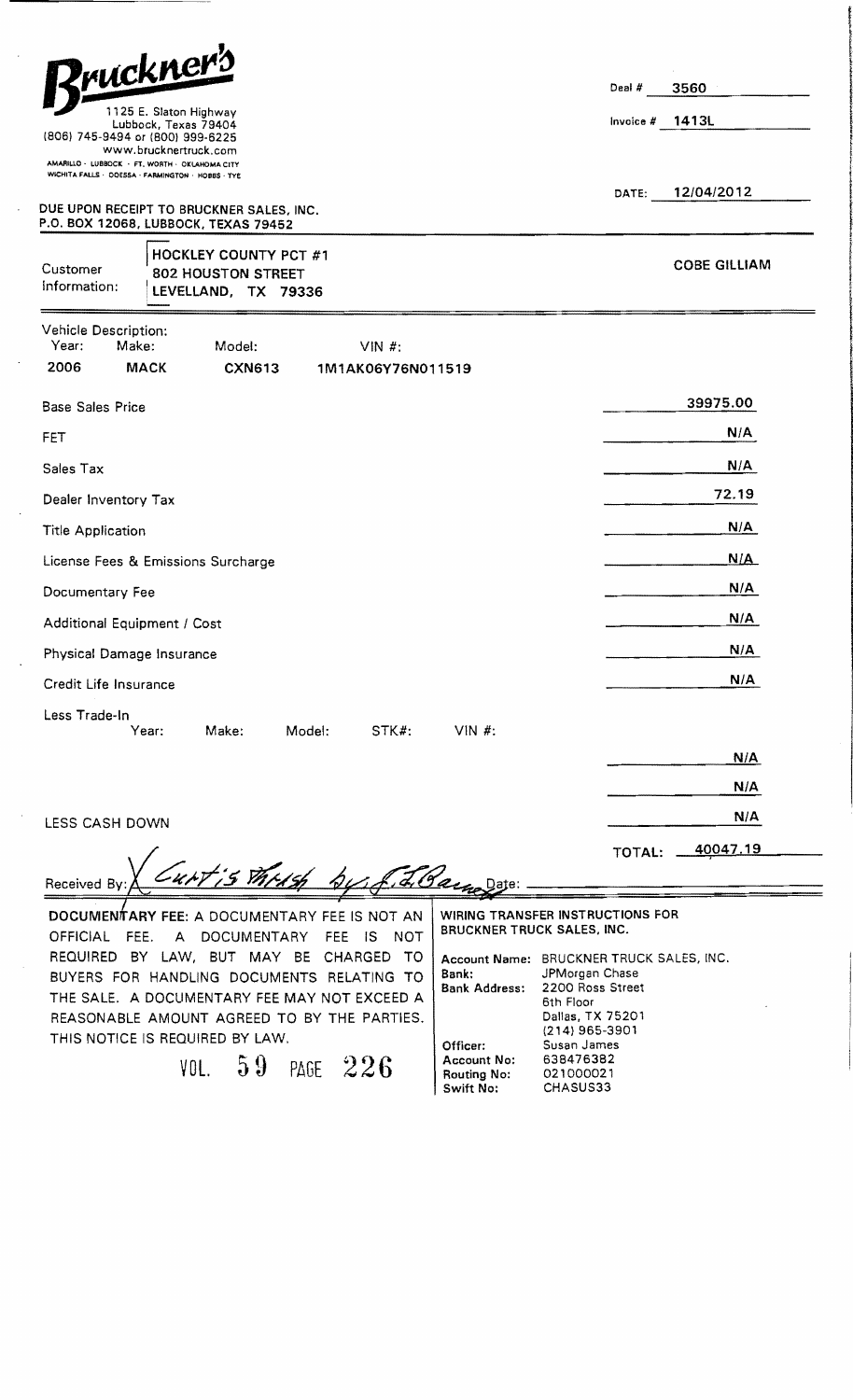Motion by Commissioner Clevenger, seconded by Commissioner Carter, 3 Votes Yes, 0 Votes No, that Commissioners' Court approve the Authorization to Maintain TCDRS Plan Provisions Plan Year 2013, as per Plan recorded below.

 $\sim$   $\star$ 

distribution

 $\ddot{\phantom{a}}$ 

VOL. 5 9 PAGE 227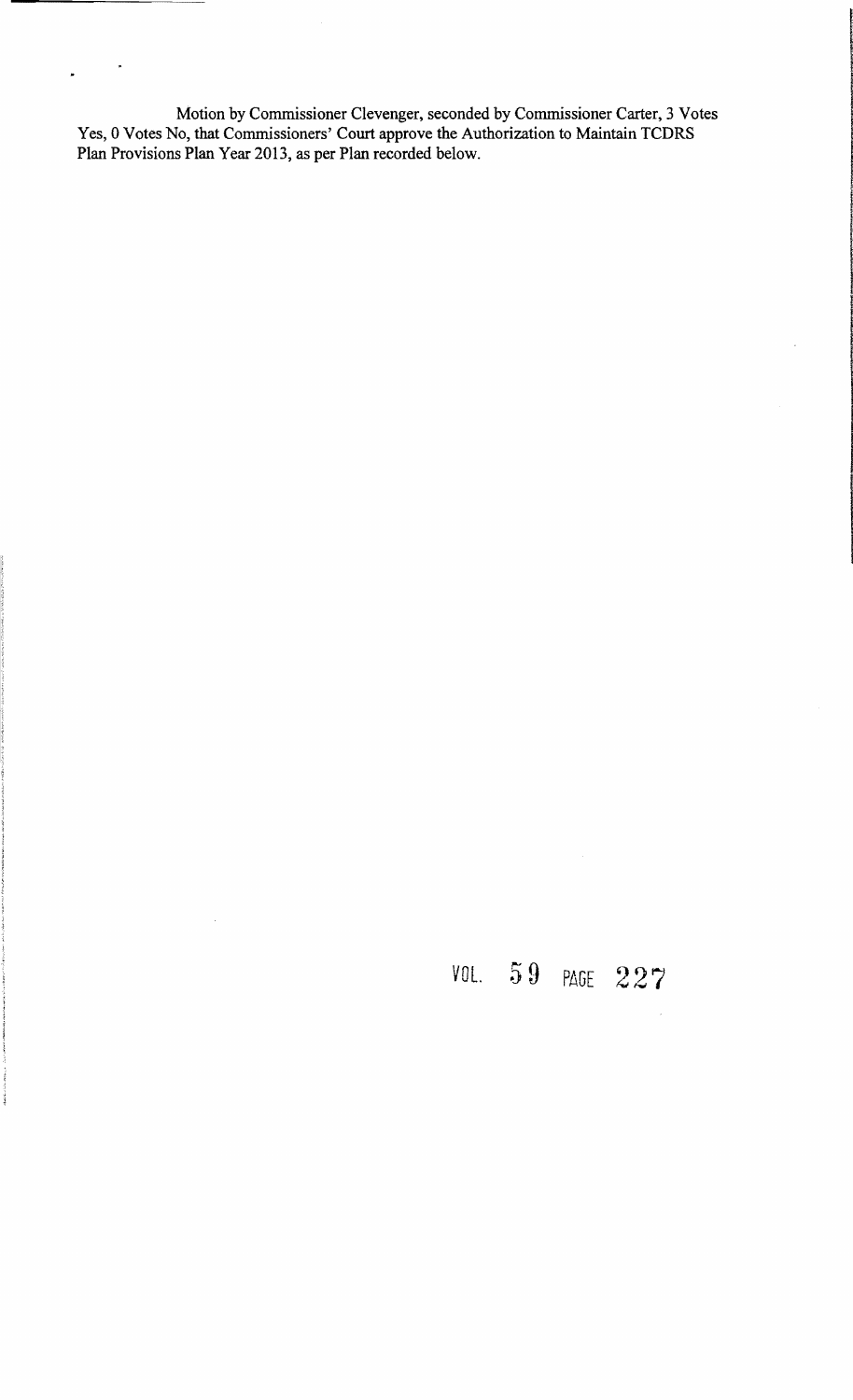## I **Hockley Countyr** <sup>I</sup> **#209 Authorization to maintain TCDRS plan provisions Plan Year 2013**

With respect to the participation of Hockley Couney in the Texas Couney & District Retirement System (fCDRS) for the 2013 plan year, the following order was adopted:

- 1. Hockley County makes no change in the plan provisions for non-retirees.
- \* 2. With respect to benefit payments being paid to retirees or their beneficiaries, Hockley County (check one box):
	- does not adopt a cost-of-living adjustment (COLA).
	- $[8]$  adopts a  $[2D]$  % CPI-based COLA.
	- adopts a \_\_\_% flat-rate COLA.
- \* 3. The required employer contribution rate for Plan Year 2013 will be the following:
	- (a) Required rate without COlA: 13.15% (b) COLA rate:  $\Lambda$  +  $\Lambda$  (enter 0 if not adopting a COLA) (c) Total required rate (a "I- b): --1-;3-.I---'(.,,"d'/--t>
- \* 4. Employers may elect to pay a rate greater than the total required rate listed above. Hockley County adopts for Plan Year 2013 (check one box) :

•

- $\boxtimes$  the total required rate listed above.
- $\Box$  add a new elected rate of  $\underline{\hspace{1cm}}$  %.
- 5. In the event the 2013 total required rate as set out above exceeds 11 %, and if a current waiver of thadimit *is* not on file with TCDRS, the Commissioners Court of Hockley County hereby waives the 11% limit on the rate of employer contributions and such waiver will remain effective *with* respect to future plan years until properly revoked by official action.

#### **Certification**

I certify that the foregoing authorization concerning the participation of Hockley County in *TCDRS* for Pbn/Year 2013 truly and accurate exercise the official action taken during a properly posted and noticed meeting on 2 accurately reflects the official action taken during a properly posted and noticed meeting on  $\frac{P}{P}$ ,  $\frac{P}{P}$ ,  $\frac{P}{P}$ , 2012, by the

Authorized Signature, County Judge of Hockley County

<sup>~</sup>0. *rr)* D. -S:pv fa vr (5  $R^{\alpha r}$ 

Dated:  $\int_0^1$   $\int_0^1$   $\int_0^1$ 

\* *Pkase fill in the reqUired information for items* 2, 3 *and* 4 *before signing and sending this document to TCDRS.* 

*VOL.* 59 PAGE 228

illerin konsidera esishi uchun katika.<br>Ilimin konsidera esishi uchun katika

PLEASE FAX TO: (512) 328-8887 **PLEASE** FAX TO: (512) 328-8887